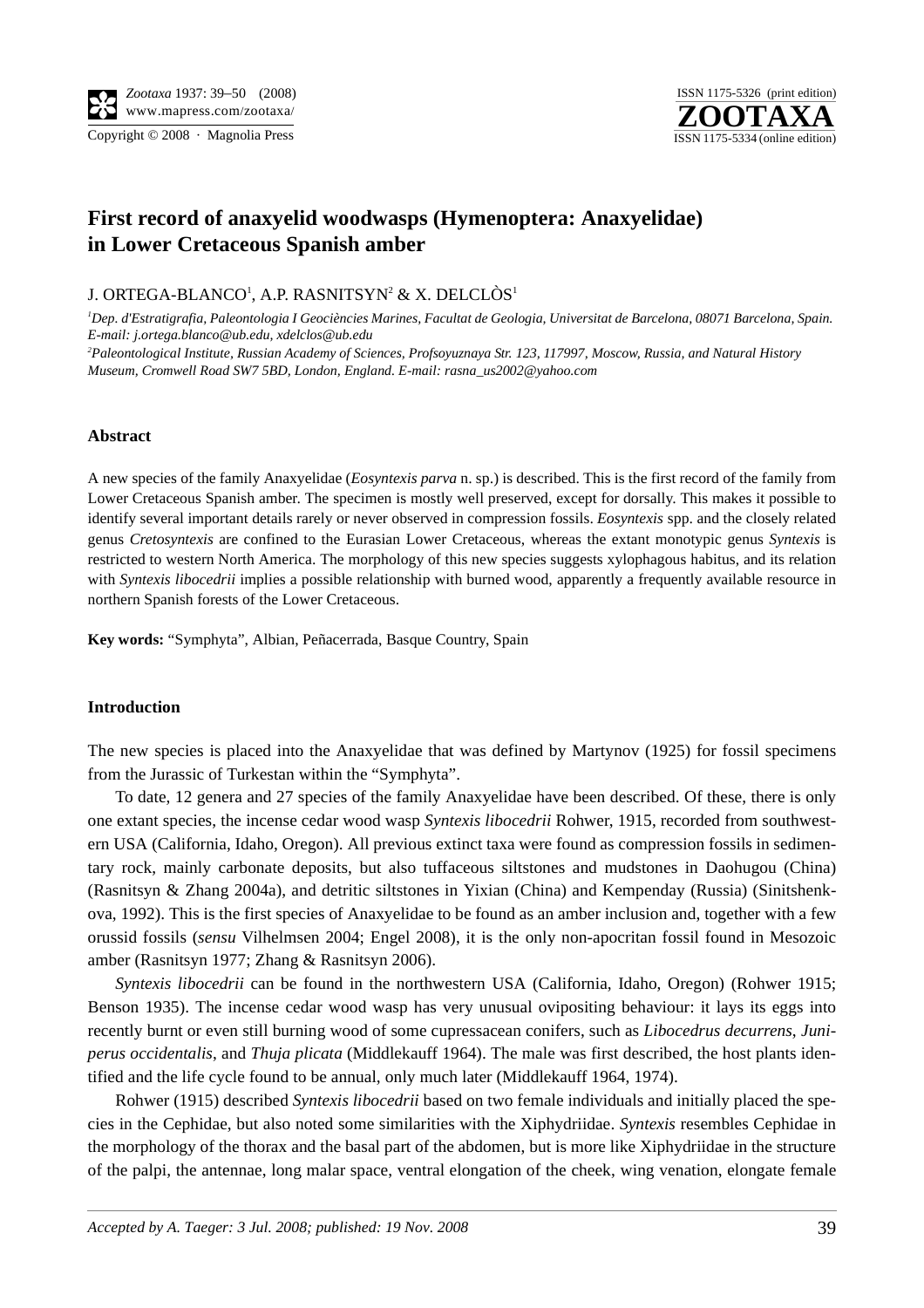eighth tergum, and its ovipositor morphology. He proposed that *Syntexis* should be placed within the Cephidae because the characters they shared were less subject to modifications by adaptation, and he considered that Cephidae were ancestors of the Xiphydriidae. Benson (1935) did not agree with the placing of *Syntexis* within the Cephidae, concluding that there were more similarities with the Xiphydriidae. Ross (1937) pointed out that *Syntexis* differs from Xiphydriidae in not having a transscutal articulation, and in the wide groove between the mesoscutellum and metanotum. For this reason Benson proposed the new family Syntexidae, which was later placed as a subfamily within Anaxyelidae by Rasnitsyn (1969).

Modern hymenopteran phylogenetic analyses were initiated by Rasnitsyn (1988). Some of his clades are upheld by more recent cladistic analyses. The major dichotomies of the non-apocritan Hymenoptera (non monophyletic "Symphyta") have been resolved since Rasnitsyn's (1988) and Vilhelmsen's (1997) studies. In 1997 Vilhelmsen proposed a cladistic analysis of "symphytan" relationships based on morphological characters. He obtained the same results as Rasnitsyn (1988) with the Anaxyelidae in the "Symphyta", as a sistergroup of the [Siricidae + Xiphydriidae + (Orussoidea + Apocrita)]. Rasnitsyn (2002) and Rasnitsyn *et al.* (2004) proposed the same hypothesis. Ronquist (1999) and Ronquist *et al.* (1999) proposed a phylogeny of the symphytans that shows a trichotomy at the base of Anaxyelidae + Siricidae + [Xiphydriidae + (Orussidae + Apocrita)]. Rasnitsyn (2000a) reviewed different previous proposals and combined some figures drawn by Ronquist *et al.* (1999), showing Anaxyelidae as the sister-group of the Jurassic Gigasiricidae. This family has recently been included as a subfamily within the Siricidae leaving Protosiricidae as the sister of Anaxyelidae (Rasnitsyn & Zhang, 2004a). In 2001, Vilhelmsen proposed a new cladistic analysis of the Hymenoptera with the same unresolved trichotomy, and considered Siricoidea non monophyletic. Sharkey & Roy (2002) re-analysed the data of of Ronquist *et al.* (1999), emphasizing wing venation; the proposal included a basal tetrachotomy of Anaxyelidae + Siricidae + Xyphydriidae + parasitic Hymenoptera. Schulmeister *et al.* (2002) and Schulmeister (2003 a, b) combined molecular and morphological data and differed from Vilhelmsen's results in a sister-group relationship between Anaxyelidae and Siricidae, included in Siricoidea. To date, the placement of the Anaxyelidae is controversial; morphological data suggest it as the sister of Siricidae + Xiphydriidae + Vespina (= Orussoidea + Apocrita), whereas the molecular data support its being a sister-group of Siricidae. Recent synthesis (Sharkey 2007) does not favour either of these proposals.

## **Fossil Hymenoptera from the Spanish Lower Cretaceous**

With the exception of Peñacerrada amber, Lower Cretaceous Hymenoptera are found in Spain in the lithographic limestones (Barremian in age) partly from Las Hoyas (Cuenca Province) and mainly from El Montsec (Lleida Province) (Rasnitsyn 2000b; Rasnitsyn & Ansorge 2000a, b; Rasnitsyn & Martínez-Delclòs 2000). The following families have been recorded: Xyelotomidae Rasnitsyn, 1968, Sepulcidae Rasnitsyn, 1968, Anaxyelidae Martynov, 1925, Ephialtitidae Handlirsch, 1906, Praeaulacidae Rasnitsyn, 1972, Gasteruptiidae Ashmead, 1900, Andreneliidae Rasnitsyn & Martínez-Delclòs, 2000, Mesoserphidae Kozlov, 1970, Bethylonymidae Rasnitsyn, 1975, Sphecidae Latreille, 1802, Scoliidae Latreille, 1802, and possibly Bethylidae Haliday, 1833. La Cabrua outcrop in the Montsec is the type locality of two species of the Anaxyelidae: *Eosyntexis catalonicus* [*recte*: *catalonica*] Rasnitsyn & Martínez-Delclòs, 2000, and *Cretosyntexis montsecensis* Rasnitsyn & Martínez-Delclòs, 2000.

In the Spanish ambers, hymenopteran individuals are frequently found, and Hymenoptera is the second most diverse and abundant group of insects (Delclòs *et al.* 2007). The majority of specimens belong to the suborder Apocrita. Eight families of non-aculeate parasitic wasps are represented: Trigonalidae, Evaniidae, Megaspilidae, Scelionidae, Stigmaphronidae, Serphitidae, Mymarommatidae, and Braconidae. The specimen previously cited as a member of the Orussidae (Delclòs *et al.* 2007) is not an orussid (Vilhelmsen pers. com.). Aculeata make up 4% of the Hymenoptera and belong to the Sphecidae, Chrysididae and Bethylidae families.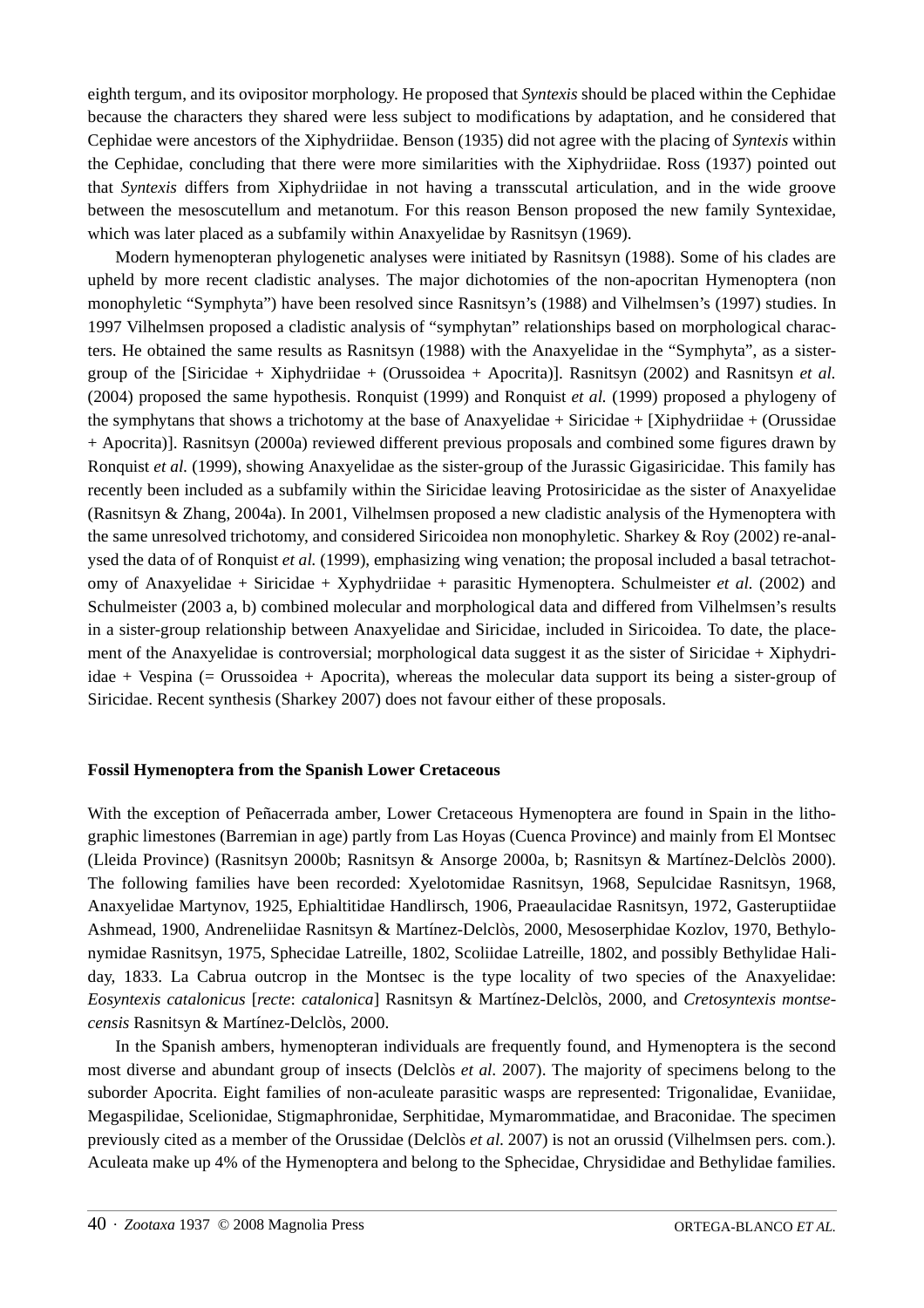Álava amber is found in several outcrops of the Basque-Cantabrian Basin (Delclòs et al. 2007). The palynological assemblage suggests an Upper Aptian-Lower Albian age for the deposit that contains the amber included in the Escucha Formation, and the presence of *Inaperturopollenites dubius* pollen is related to the conifer family Cupressaceae (Barrón et al. 2001). In the Basque-Cantabrian Basin, the Escucha Formation is divided into three sub-units which represent the regression-transgression vertical evolution of a deltaic system. Amber levels are associated with coal layers that are abundant in the middle member of the formation, coinciding with the period of maximum regression of the deltaic system (Salas et al. 2001; Martínez-Torres et al. 2003), related to inter-distributary deltaic bay sequences, associated with the top of abandoned channels or on crevasse splay facies.

Hymenopterans included in this amber lived between a high number of anemophilous and hydrophilous plants and a low proportion of entomophilous ones. The palynological associations suggest the presence of a dense low-land wet coniferous forest (mainly of araucariaceans and cupressaceans, and with lesser presence of pinaceans and podocarpaceans) on alluvial plains, with an important under-forest of lycophytes and schizaeacean ferns, and coastal areas under xeromorphic conditions, dominated by cheirolepidiacean conifers and cyathacean and matoniacean ferns, under a wet and cold climate (Barrón et al. 2001).

## **Material and methods**

The type locality for the new species is Peñacerrada I (Moraza, Spain). The specimen is an inclusion in a small piece of amber (9.0 x 2.5 x 3.3 mm), now embedded in an epoxy resin EPO-TEK 301 (9.3 x 2.8 x 3.4 mm). The technique for its preparation is explained in Corral *et al*. (1999). It is housed in the Museo de las Ciencias Naturales de Álava, in Vitoria-Gasteiz (Province of Álava, Spain), reference number MCNA 8756.

The specimen was examinated with a Leica MZ 9.5 stereomicroscope using both reflected and transmitted light. Drawings were made using a *camera lucida* attached to the stereomicroscope. The fossil was photographed by the above microscope and a Nikon D70 camera, and measurements established with the Leica IM1000 image manager.

Body morphology and wing nomenclature (Fig. 1) are slightly modified after Rasnitsyn (1980). Nomenclature of the surface sculpture of integuments is after Harris (1979).

#### **Taxonomy**

**Class Insecta Linnaeus, 1758**

**Order Hymenoptera Linnaeus, 1758**

**Superfamily "Siricoidea" Billberg, 1820**

**Family Anaxyelidae Martynov, 1925**

#### **Subfamily Syntexinae Benson, 1935**

*Remarks*: The family Anxyelidae is included in the Siricoidea [= Anaxyelidae + "Gigasiricidae" + Siricidae (*sensu* Grimaldi & Engel 2005); = Anaxyelidae + Protosiricidae + Daohugoidae + Siricidae + Xiphydriidae (*sensu* Rasnitsyn & Zhang 2004a, b, Rasnitsyn 2006)] and comprises four subfamilies: the Late Jurassic Anaxyelinae Martynov, 1925, the Late Jurassic or Lower Cretaceous Kempendajinae Rasnitsyn, 1980, the Lower Cretaceous Dolichostigmatinae, Rasnitsyn 1968 and the Lower Cretaceous – Recent Syntexinae Benson, 1935. The palaeogeographical range of the family is extensive, specimens being known from Central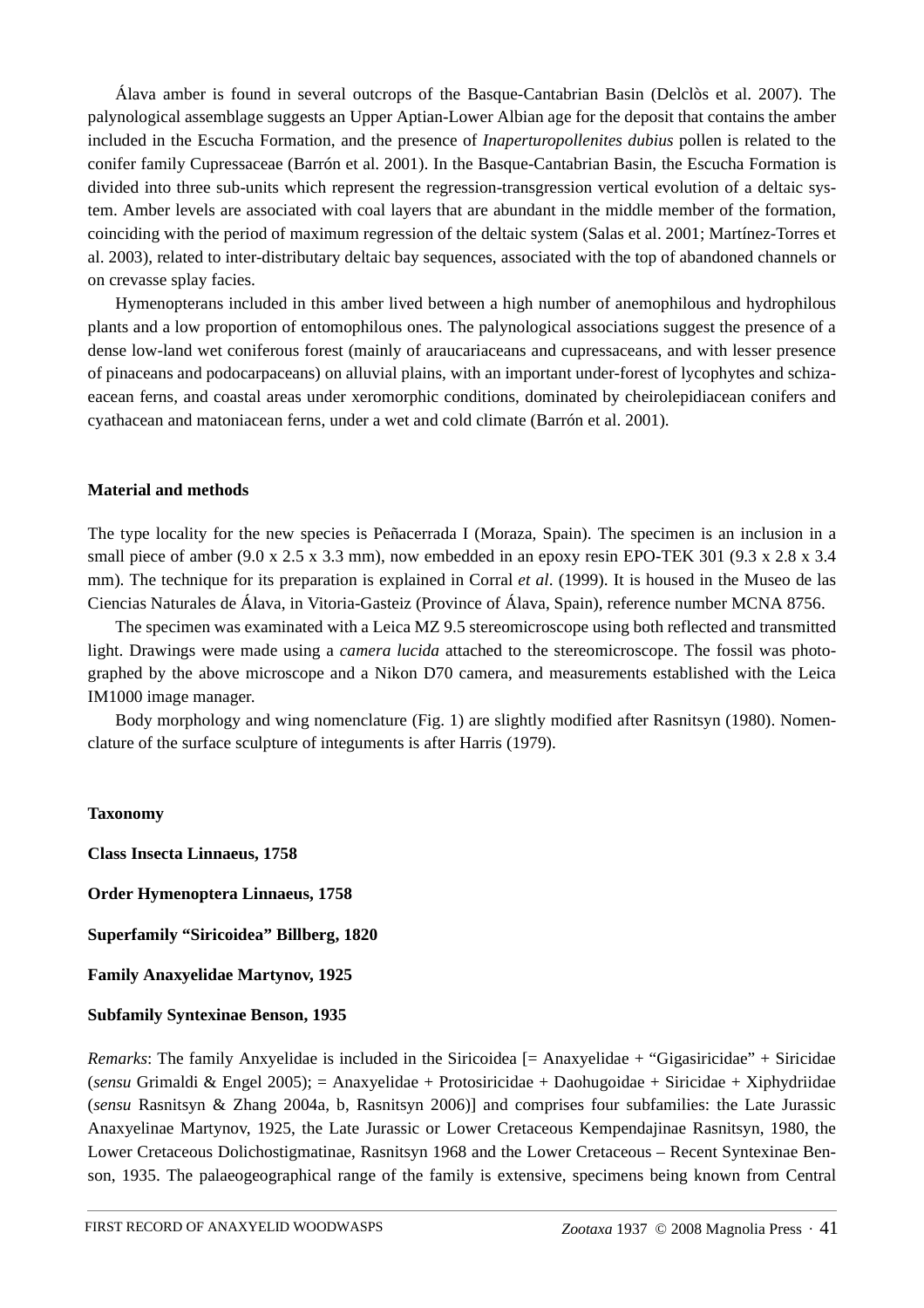Asia, England, Spain and Brazil. The Syntexinae includes three genera: the extant *Syntexis* Rohwer, 1915 and two Lower Cretaceous genera, *Eosyntexis* Rasnitsyn, 1990 (Neocomian of East Siberia, Berriasian of England and Barremian of Spain) and *Cretosyntexis* Rasnitsyn & Martínez-Delclòs, 2000 (Barremian of Spain) (see Fig. 5).

*New diagnosis of Syntexinae.* Pedicel as long as scape (known only for *Syntexis* and *Eosyntexis parva* n. sp.) (Figs. 2G and 4B). Pronotum with dorsal face well developed and crossed by medial suture or impressed line (Fig. 2C). Mesonotum with distinct transverse rugae (known for *Syntexis* and *Cretosyntexis*, although in *E. parva* similar rugae are present on the pronotum) (Figs. 2A, C and 3E). Fore wing with SC completely lost, 1r-rs either longer than 2r-rs or lost. Hind wing with r-m placed near RS bending and with m-cu lost (known only for *Syntexis* and *Eosyntexis senilis*).

*Remarks*. The Syntexinae show an important simplification and reduction of the wing venation (Fig. 1): fore wing with SC completely lost, RS more or less straightened between cells 1mcu and 2r due to 1r-rs crossvein either long or lost, distal R and RS sometimes lost; hind wing when known with distal venation somewhat reduced, with r-m crossvein displaced basally and m-cu lost. Also the long pedicel, furrowed pronotum and mesonotum with marked sculpture distinguish Syntexinae from the three other subfamilies.

## **Genus** *Eosyntexis* **Rasnitsyn, 1990**

Type species: *Eosyntexis senilis* Rasnitsyn, 1990.

Included species: *E. senilis* Rasnitsyn, 1990 from the Lower Cretaceous of Transbaikalia, *E. tuffinae* Rasnitsyn & Jarzembowski *in* Rasnitsyn *et al*., 1998 from the Lower Cretaceous (Berriasian in age) of England, *E. catalonica* Rasnitsyn & Martínez-Delclòs, 2000 and *E. parva* sp. n. from the Lower Cretaceous (Barremian and Albian in age, respectively) of Spain.

*New diagnosis of the genus*. Forewing (Fig. 1C-F, 2D) with pterostigma sclerotized; crossvein 1r-rs lost; cell 1mcu pentagonal or, if hexagonal, with one side very short; crossvein 2r-rs arising from the mid-part of pterostigma (not from near apex); M+Cu vein straight or slightly arched only very basally; section 3Cu shorter than 4Cu. Flagellomeres of the antenna less than twice as long as wide (Figs. 4A, C). Pronotum with distinct fore and upper faces meeting at angle (Fig. 3E). Propleura not elongated to form a distinct neck (Figs. 2B, 3A).

*Remarks*. Within Syntexinae, *Syntexis* is the most distinct because of its flat pronotum, transparent (unsclerotized) pterostigma, R lost beyond pterostigma, 1r-rs retained, section 3Cu and cell 2a very long (longer than half of 1a). These characters are difficult to evaluate without a cladistic analysis, although they suggest that *Eosyntexis* is more closely related to *Cretosyntexis* than to *Syntexis* (except for the form of pronotum which is not known in sufficient detail for *Cretosyntexis*). Nevertheless, *Eosyntexis* is more like *Syntexis* than *Cretosyntexis* in some wing characters, such as having 2r-rs placed at pterostigmal mid-length (correlating with this, RS before it very long and arched near 1mcu), M+Cu straight and 1mcu pentagonal or almost so. *Eosyntexis* differs from the other genera in having flagellomeres comparatively short. The main similarity between *Eosyntexis* and *Cretosyntexis* lies in loss of 1r-rs and pronotum differentiated into fore and upper faces meeting at angle. Similarities between *Syntexis* and *Eosyntexis* are the straight M+Cu, the pentagonal 1mcu and the proximal position of 2r-rs. Finally, *Syntexis* and *Cretosyntexis* resemble each other in having long, narrow antennomeres. The exact relationships between the different genera are impossible to decide without a cladistic analysis.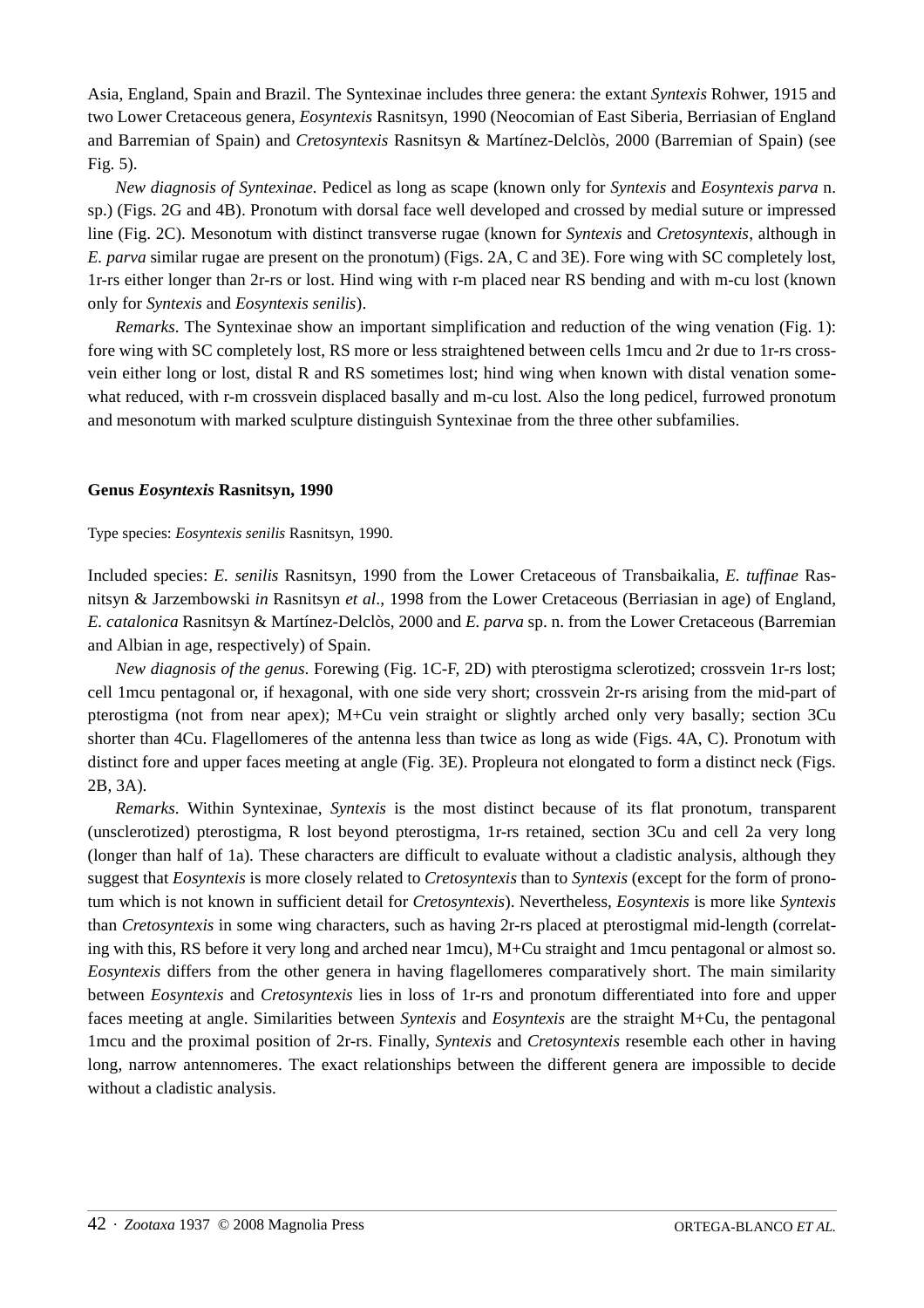

**FIGURES 1.** Forewings of members of the subfamily Syntexinae at the same scale, showing venation (A and C) and cell nomenclature (D).

## *Eosyntexis parva* **sp. nov.**

Figure 1C and Figures 2-4.

*Etymology*. The species name is derived from the Latin "little", due to its small size.

*Material*. Holotype: MCNA 8756, from Peñacerrada I amber fossil site, Escucha Formation, Moraza village (Spain) (Alonso *et al.* 2000; Delclòs *et al.* 2007). Specimen housed in the Museo de Ciencias Naturales de Álava (Vitoria-Gasteiz, Basque Country, Spain).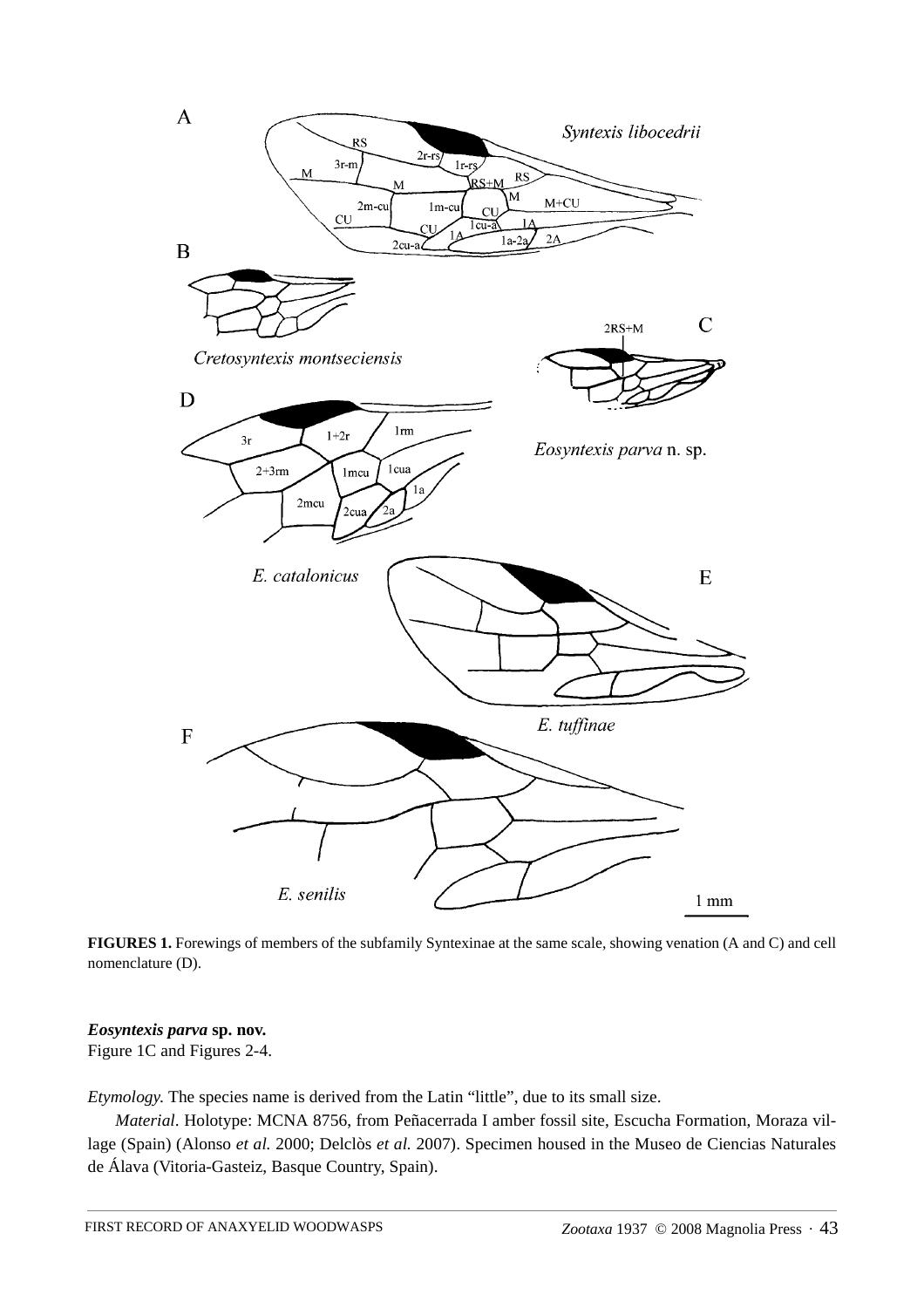

**FIGURES 2.** Drawings of general habitus of the holotype of *Eosyntexis parva* n. sp. MCNA 8756. A) in ventral view, B) in left view and C) in dorsal view. D) Left fore wing reconstructed from left and ventral views. E) Right fore tibial calcar. F) Maxillary palp. First and second segments seen in left view. G) Frontal view (note the pedicel as long as the scape).

*Description*. Head roughly as wide as thorax, widest at temples, in side view only slightly longer than high (Figs. 2A-C). Eyes moderately large, subovoid, distant from mandibular base for ca. 0.3 of its length. Ocelli not visible. Vertex somewhat elevated above eyes. Temples inflated, as wide as eye in side view. Genae excavated to form a channel to accommodate scape at rest. Clypeus narrow, somewhat protruding. Mandibles short and apparently wide, teeth and precise form not discernible. Antennal base near clypeal sides below eye (Figs. 2B, G, and 4B). Antenna apparently 16 segmented with scape and pedicel sub-equal in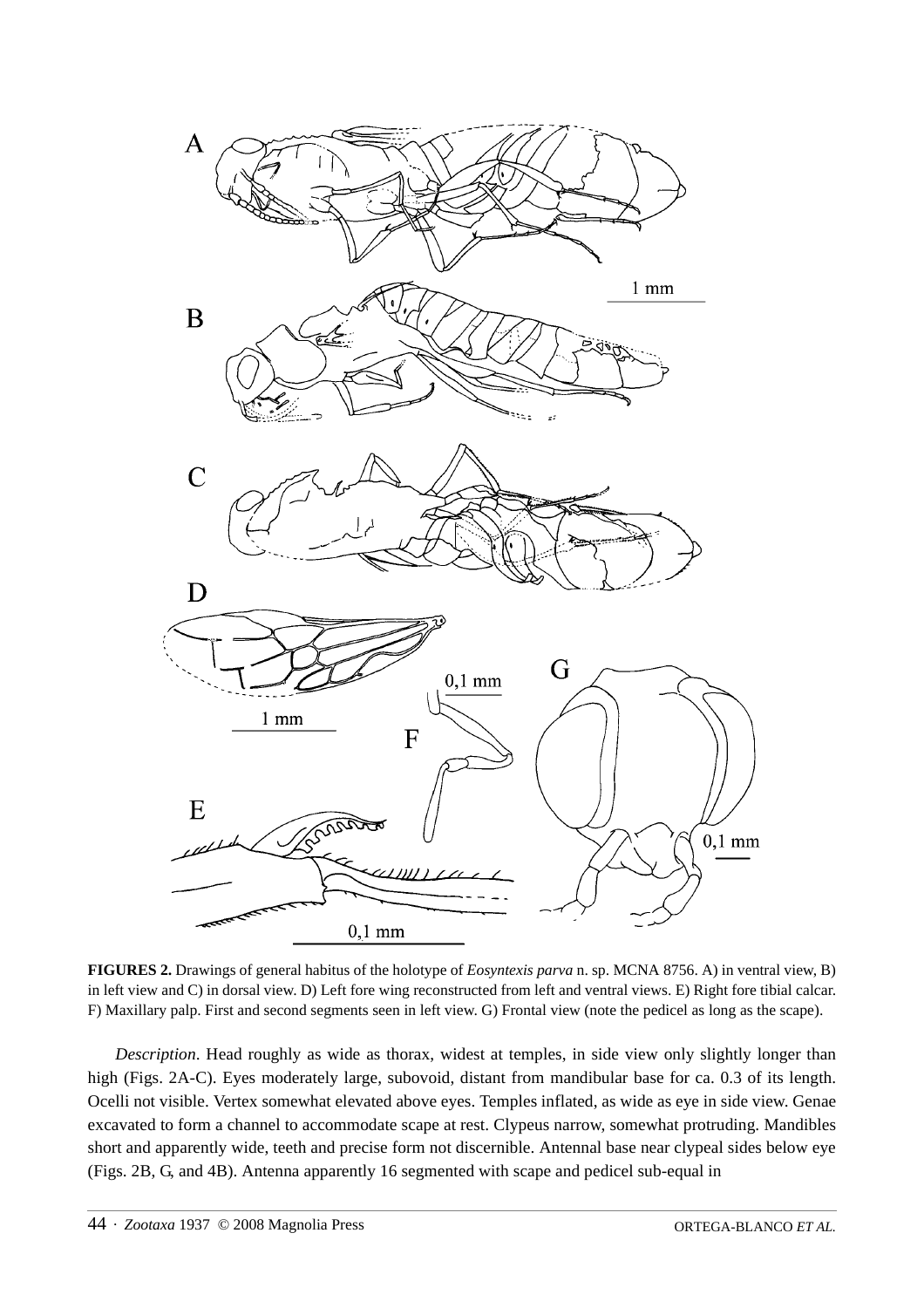

**FIGURES 3.** Photographed habitus and details of *Eosyntexis parva* n. sp. MCNA 8756. A) Left view. B) Spiracle in tergum 1 (sp1). C) Spiracles in terga 5 (sp5) and 6 (sp6). D) Detail of 1mcu cell and vein stubs (st) (see also the transverse striation in mid terga in second plane). E) Pronotum (N1) showing the transversal suture (trs) with both faces meeting at right angle, punctuated sculpturation and teeth (t), and support of the dorsal mesonotal sclerite (scl). F) Left hind tarsus (ht), and habitus and sculpturation of terga 8, 9 and 10 (t8, t9, t10, respectively). G) Simple tarsal claw of right mid leg.

length, about twice as long as first flagellomere, both flattened dorso-ventrally (scape particularly so), pedicel quite broadened at apex. Flagellomeres slightly longer than wide, all similar in size and shape except for the first slightly narrowing toward base, middle ones slightly wider than the rest, and apical flagellomere dis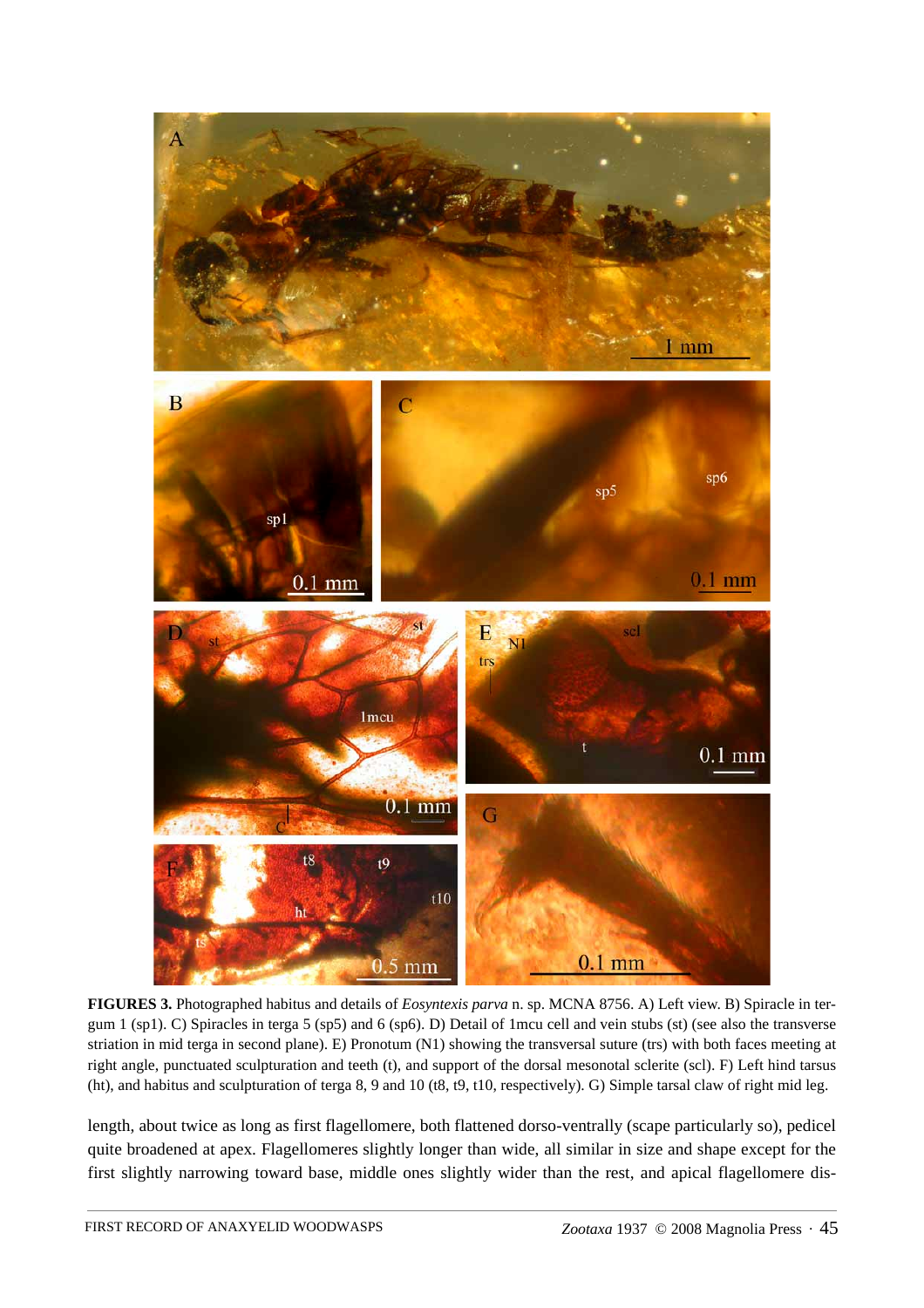tinctly longer and rounded apically. Trichoid sensilla present at apex of flagellomeres, possibly except several basal and apical ones (Figs. 2A, G, 4A, B, C, E). Maxillary palps six-segmented, third and sixth segments longest, sixth segment thickened in apical half (Figs. 2F, 4A, E).



**FIGURES 4.** Photographed details of *Eosyntexis parva* n. sp. MCNA 8756. A) Antenna and  $3^{rd}$  and  $4^{th}$  segments of maxillary palp (mp) in frontal view. B) Habitus in frontal view showing the deep malar impression (dmi), and the long pedicel (pd) and scape (sc) (scale bar 0.1 mm). C) Detail of  $7<sup>th</sup>$  and  $8<sup>th</sup>$  flagellomeres showing apical sensilla (asn). D) Calcar on the right fore tibia with velum deeply incised in several (apparently 8) lamellae; E) Left view of the maxillary palpi (mp) and the pedicel (pd) strongly compressed dorso-ventrally.

Pronotum with high vertical (forward) and long horizontal (upper) faces meeting at about right angle and carinated there, with carina low medially. Dorsal pronotal face 2/3 as long as lateral face, with medial impressed line, rather punctate except laterally, smooth band at junction of dorsal and lateral face with six low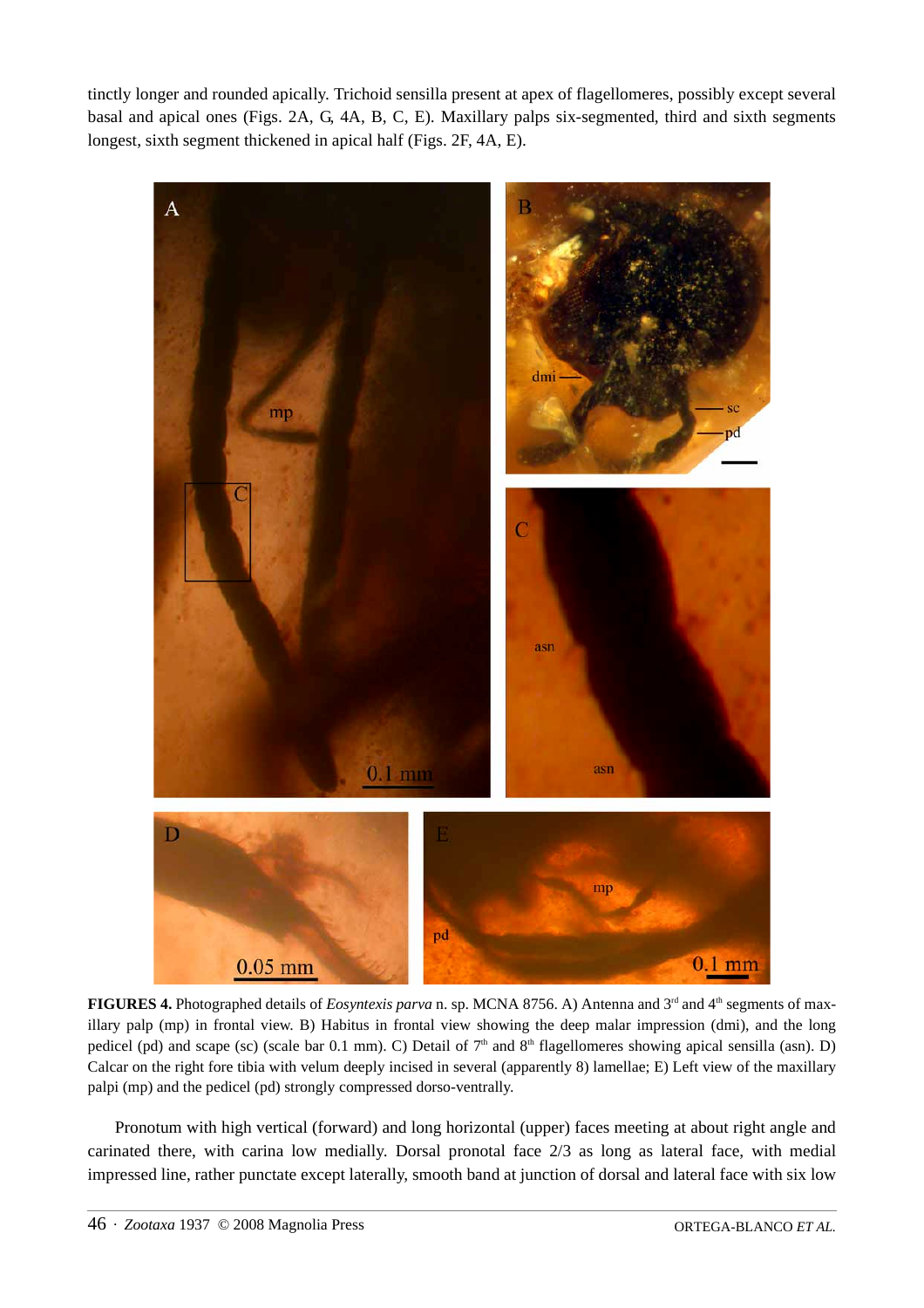teeth placed longitudinally (better seen in upper view) (Figs. 2B, C, 3E). Lateral pronotal face forming wide rounded lobes lateroventrally. Fine imbricate sculpturation over most of pronotum. Propleura not elongated to form distinct neck (Figs. 2B, 3A, E). Mesonotum not preserved. Mesopostnotum short, not well preserved but apparently laterally slightly constricted. Legs moderately short, looking flattened as preserved. Coxae small, trochanter rather thin, sub-cylindrical. No trochantellus seen with any certainty. Fore and mid femora narrow, slightly curved and almost parallel-sided; hind femur elongate fusiform, roughly four times as long as wide. Tibiae thin, somewhat widened apically, hind tibia wider (Figs. 2A, B, C, 3A). Fore tibia with one apical spur, and mid and hind tibia with two. No sub-apical spurs found. Fore tibia with distinct dorso-apical spine. Fore tibial spur (calcar) thick basally, otherwise thin, slightly S-shaped, inner surface with deeply incised velum with several (possibly 8) indentations, with free, possibly bifid apex (Fig. 4D) (cf. Basibuyuk & Quicke 1995). Proportion of tarsomeres in fore leg (first tarsomere is 1) 1: 0.5: 0.3: 0.2: 0.27, mid leg 1: 0.55: 0.50: 0.4: ?, hind leg 1: 0.35: 0.3: 0.22: ca. 0.22. Fore basitarsus with inner surface slightly concave in basal 0.45 bearing protocomb here composed of not very regular row of slightly curved setae of varying length. Tarsal claws simple (Fig. 3G).



**FIGURES 5.** Time scale showing the age of each fossil Syntexinae.

Fore wing with pterostigma large (sub equal in area to  $1+2r$  cell), R lost beyond pterostigma, 1RS straight, as long as 1RS+M, 1r-rs lost, 2r-rs very short, 2RS+M slightly longer than 2r-rs, 3RS straight in basal half and gently arching beyond, reaching very near wing fore margin. Crossvein 2r-m not preserved (might be lost).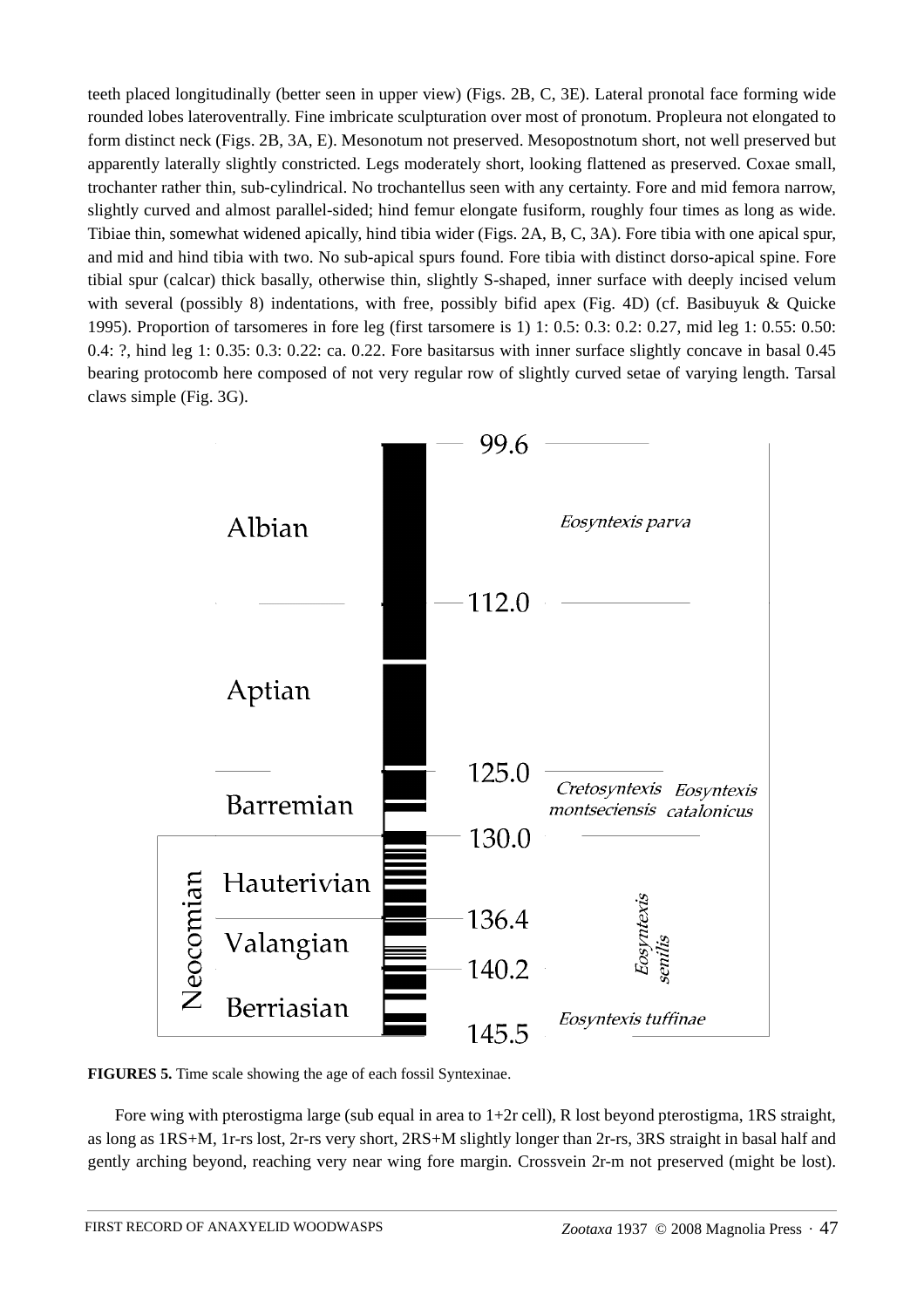Crossvein 2cu-a levelled with pterostigmal apex. Anal loop with distal vein stub (Figs. 2D, 3D).

Abdomen long, much damaged (especially the dorsal part), with ten segments, without laterotergites, the last segment very small and rounded apically. Abdominal spiracles slit-like, small except larger one on tergum 1 (seen on terga 1, 2, 3, 5 and 6) (Figs. 2A, B, C, 3B, C). No genitalia preserved, but ninth tergum strongly convex in rear half (decreasing toward  $10<sup>th</sup>$  tergum) and with lower basal corners somewhat elongate cephalad indicating female sex. Fore and mid terga with fine transverse striation at least laterally, eighth and ninth terga looking darker than the previous, with imbricate sculpture (Figs. 3D, F).

Body length ca. 4.4 mm, fore wing length 2.7 mm.

*Comparison*. Unlike other Eosyntexis species, *E. parva* has cells cells 2+3rm and 1mcu are separated by distinct 2RS+M, R is lost shortly beyond pterostigma and, unlike all except *E. tuffinae,* 2r-rs is very short. Additionally, unlike *E. senilis* and *E. tuffinae*, 1RS is straight. Unlike *E. senilis*, cell 1mcu is pentagonal. Unlike *E. catalonica*, cell 2mcu is longer than high. Unlike *E. tuffinae*, 2RS is straight and RS practically reaches wing margin. In non-venational characters, it differs from all other species in smaller body and wing size and also from *E. catalonica* in more narrow body and legs, large eyes, fewer antennomeres (15 or 16 against 17 or more) and longer dorsal face of pronotum.

#### **Discussion**

The new species can be confidently assumed to develop in wood, probably a conifer. This inference is based both on its taxonomic position within the superfamily Siricoidea, whose extant species are all xylophagous when this feature is known, and on its own functional morphology. In particular, its inflated temples indicate hypertrophied mandibular occlusor muscles for the eclosed adult wasp to get out. The series of "teeth" or spines on the lateral side of pronotum, as well as apical teeth of the fore tibia, are adaptations widespread among wood-living wasps to brace the body within the tunnel in wood, and so support mandibles reliably when they are active. The long and impressed malar space is equally a common insect adaptation to xylophagy which helps to accommodate and protect antennae when escaping from the wood.

Females of *Syntexis libocedrii* lay eggs in recently burnt cupressacean trees (Middlekauff 1964, 1974). Probably the host tree for *E. parva* was a gymnosperm conifer*.* Conifer pollen and wood is common in Álava amber, as pointed out in Alonso *et al.* (2000) and Barrón *et al*. (2001), and evidence of fossilized burnt wood also exists (Suárez-Ruiz 2003). Furthermore in the Spanish Barremian limestones, where other species of Anaxyelidae have been found, fusinized wood is present, suggesting that forest fires were common at the time of deposition. Unfortunately, we have no direct evidence of the oviposition behaviour of *E. parva*. Like *S. libocedrii*, it may have been attracted to fires.

A woodwasp infesting conifers did have a good chance of being trapped in resin and eventually being preserved as an amber inclusion. Nevertheless, the paucity of this highly specialised group of Hymenoptera in any amber around the world may be because of their body size, which is larger than the average size of the Cretaceous amber pieces (larger pieces are more common in Cenozoic amber deposits, but at that time siricoids might have been much rarer than in the Mesozoic) (Middlekauff 1974). The very small body size of the present fossil, which is one of the smallest of all woodwasps, is probably the reason it was preserved in amber (Martínez-Delclòs *et al.* 2004). Perhaps the specimen was an unusually small one for the species (the extant *Syntexis libocedrii* ranges from 4.6 to 13.3 mm; Middlekauff 1964). The absence in Cretaceous amber of any other Anaxyelidae suggests that they were big enough to not be trapped in resins or that they laid eggs in freshly burnt wood before the resin was exuded.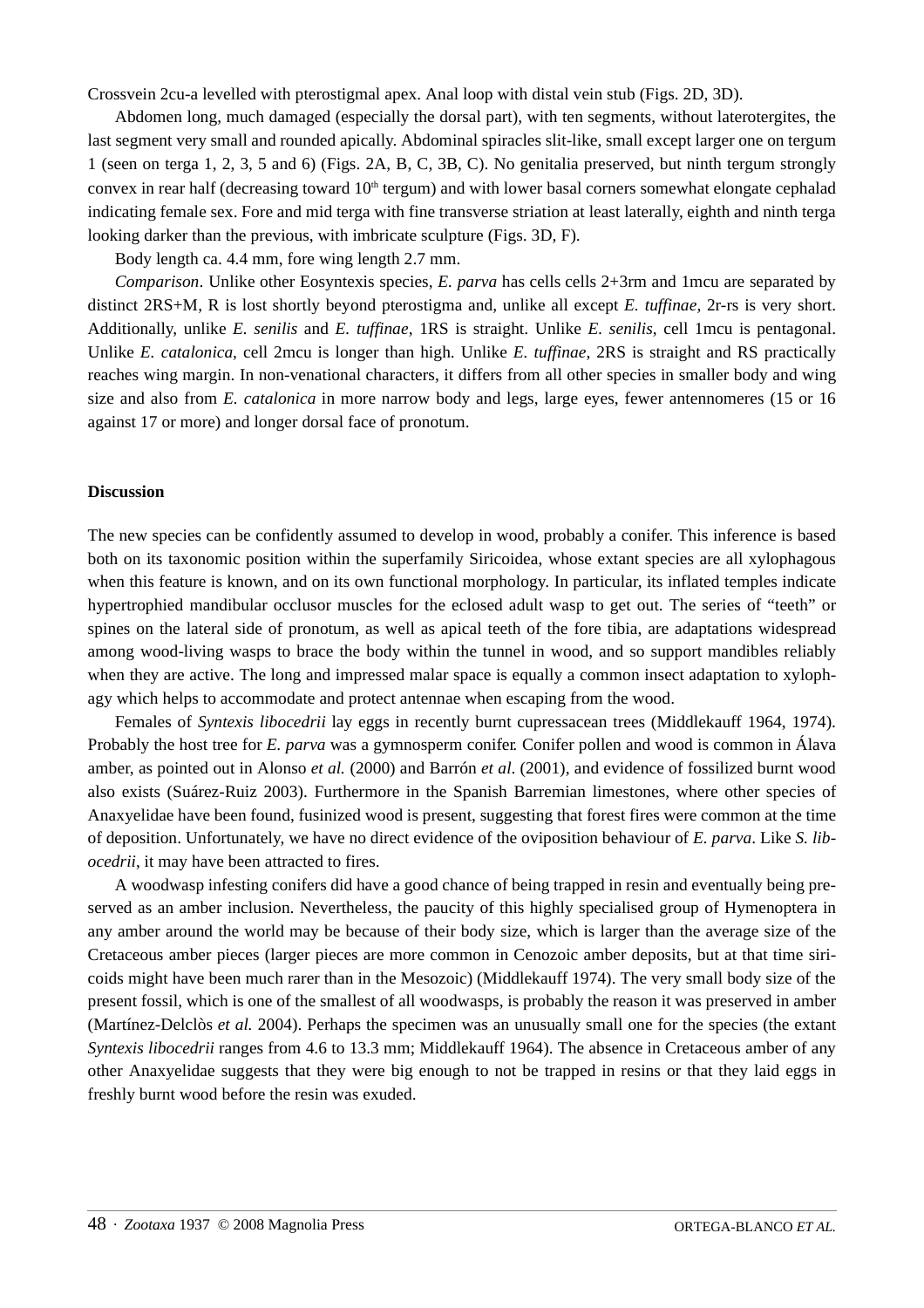#### **Acknowledgements**

We want to thank Jesús Alonso, curator of the Museo de las Ciencias Naturales de Álava, for permitting us to study the specimen, and Rafael López del Valle, assistant of the Museum for preparing it. We are also grateful to Salvador Reguant, from the Universitat de Barcelona, for his advice on the name of the new species, and Michael Engel, from Kansas University and Natural History Museum, for his kindness in sending us several good photographs of the rare living *Syntexis libocedrii*, and some references. We would also like to thank André Nel and another anonymous reviewer for their comments, which improved considerably the initial manuscript, and Mr. Robin Rycroft, from the Translating Service of the Universitat de Barcelona, for the latest revision of the manuscript. The grant to visit Moscow was provided by Spain's Ministerio de Educación y Ciencia. This research is within the project CGL2005-00046.

#### **Literature cited**

- Alonso, J., Arillo, A., Barrón, E., Corral, C., Grimalt, J., López, J.F., López, R., Martínez-Delclòs, X., Ortuño, V., Peñalver, E. & Trincão, P.R. (2000) A new fossil resin with biological inclusions in Lower Cretaceous deposits from Álava (Northern Spain, Basque-Cantabrian Basin). *Journal of Paleontology*, 74 (1), 158–178.
- Barrón, E., Comas-Rengifo, M.J. & Elorza, L. (2001) Contributions to the Palynological study of Lower Cretaceous of the Vasco-Cantabrian Basin: the outcrops with amber from Peñacerrada (Spain). *Coloquios de paleontología*, 52, 135–156.
- Basibuyuk, H.H. & Quicke, D.L.J. (1995) Morphology of the antenna cleaner in the Hymenoptera with particular reference to non aculeate families (Insecta). *Zoologica Scripta*, 24, 157–177.
- Benson, R.B., (1935) On the genera of the Cephidae, and the erection of a new family Syntexidae (Hymenoptera: Symphyta). *Annals and Magazine of Natural History* (ser. 10) 16, 534–553.
- Corral, J.C., López Del Valle, R. & Alonso, J. (1999) El ámbar cretácico de Álava (Cuenca Vasco-Cantábrica, norte de España). Su colecta y preparación. *Estudios del Museo de Ciencias Naturales de Álava,* 14 (Special Publication, number 2), 7–21.
- Delclòs, X., Arillo, A., Peñalver, E., Barrón, E., Soriano, C., Lopez del Valle, R., Bernárdez, E., Corral, C. & Ortuño, V.M. (2007) Fossiliferous amber deposits from the Cretaceous (Albian) of Spain. *Comptes Rendus Palevol*, 6, 135– 149.
- Engel, M.S. (2008) An orussid wood wasp in amber from the Dominican Republic (Hymenoptera: Orussidae). *Transactions of the Kansas Academy of Science*, 111 (1-2), 39–44.
- Grimaldi, D. & Engel, M.S. (2005) *Evolution of the Insects*. Cambridge University Press, 775 pp.
- Harris, R.A. (1979) A glossary of surface sculpturing. *Ocassional Papers in Entomology*, 28.
- Martínez-Delclòs, X., Briggs, D.E. & Peñalver, E. (2004) Taphonomy of insects in carbonates and amber. *Palaeogeography, Palaeoclimatology, Palaeoecology*, 203, 19–64.
- Martínez-Torres, L.M., Pujalte, V. & Robles, S. (2003) Los yacimientos de ámbar del Cretácico Inferior de Montoria-Peñacerrada (Álava, Cuenca Vasco-Cantábrica): estratigrafía, reconstrucción paleogeográfica y estructura tectónica. *Estudios del Museo de Ciencias Naturales Álava*, 18(1), 9–32.
- Middlekauff, W.W. (1964) Notes and description of the previously unknown male of *Syntexis libocedrii* (Hymenoptera: Syntexidae). *The Pan-Pacific Entomologist*, 40, 255–258.
- Middlekauff, W.W. (1974) Larval of wood-boring sawfly *Syntexis libocedrii* Rohwer (Hymenoptera: Syntexidae). *The Pan-Pacific Entomologist*, 50, 288–290.
- Rasnitsyn, A.P. (1969) Origin and evolution of the Lower Hymenoptera. *Transactions of the paleontological Institute, Academy of Sciences of URSS*, 123, 1–196 (in Russian).
- Rasnitsyn A.P. (1977) A new family of sawflies (Hymenoptera, Tenthredinoidea, Electrotomidae) from the Baltic amber. *Zoological Zhurn*al, 56, 1304–1308 (in Russian with English summary).
- Rasnitsyn, A.P. (1980) Origin and evolution of the Hymenoptera. *Transactions of the paleontological Institute, Academy of Sciences of URSS*, 174, 1–192 (in Russian).
- Rasnitsyn, A.P. (1988) An outline of the evolution of the hymenopterous insects (order Vespida). *Oriental Insects*, 22, 115–145.
- Rasnitsyn, A.P. (2000a) Testing cladograms by fossil record: the ghost range test. *Contribution to Taxonomy*, 69, 251– 258.
- Rasnitsyn, A.P. (2000b) New genus and two new species of the Lower Cretaceous Digger Wasps from Spain